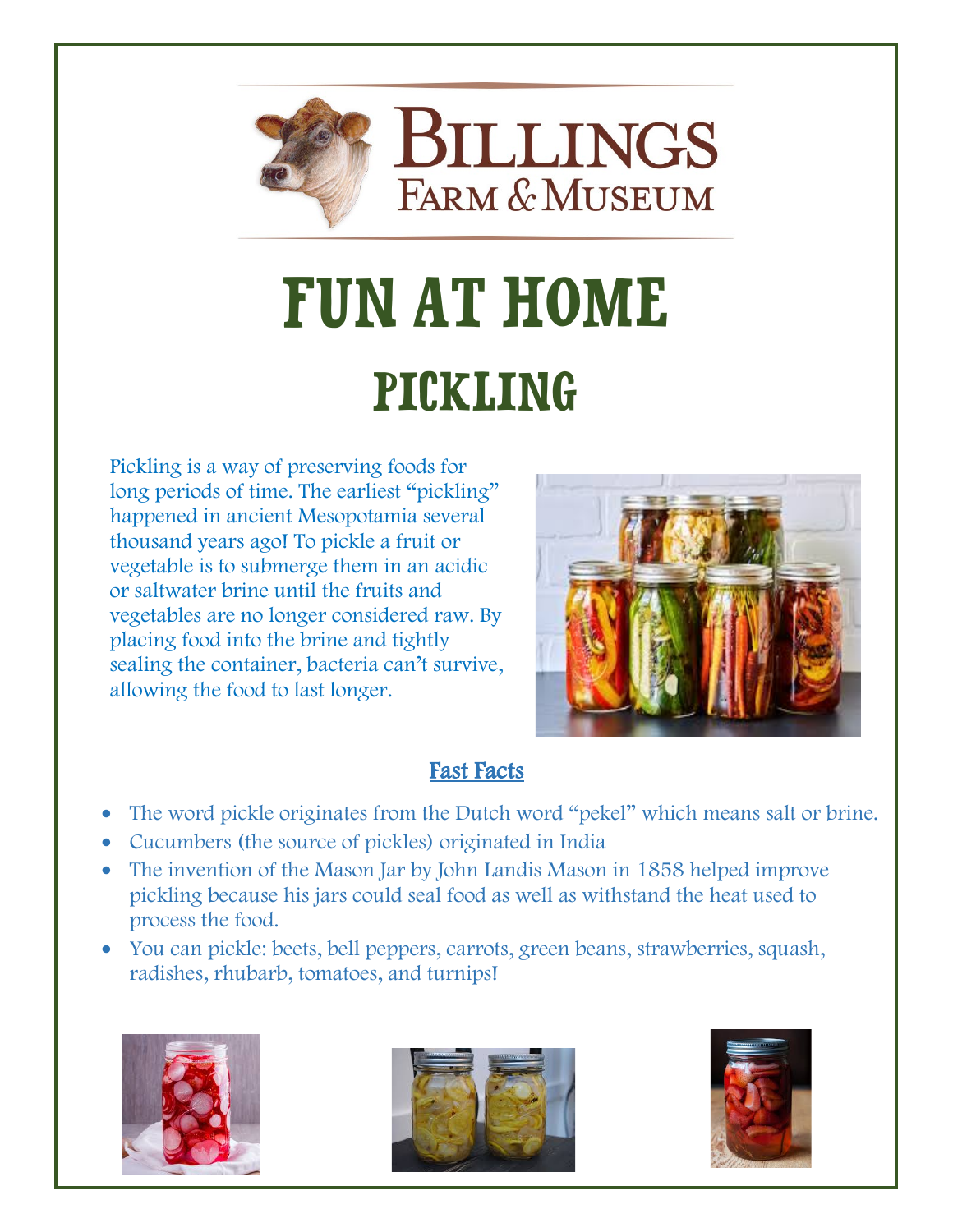# Recipe: Dill Pickles

Using your summer crop of cucumbers, try Making pickles! If you want your pickles to last for a year, we've included steps to "can" the pickles. Otherwise the pickles will be good for several weeks in the fridge.

#### Materials:

- $1\frac{1}{2}$  pound of cucumbers
- 4 cloves of garlic (or garlic powder equivalent)
- 2 teaspoons of dill seeds
- $\bullet$   $\frac{1}{2}$  teaspoons of red pepper flakes
- 1 cup of apple cider vinegar
- 1 cup of water
- $1\frac{1}{2}$  tablespoon of kosher salt
- 2 wide mouth pint jars with lids
- Large pot (to can)

#### Steps:

- 1. Wash out jars and wipe off lids. If you are canning, sterilize the jars and lids by placing them in boiling water.
- 2. Wash and dry the cucumbers. Cut off the stem. Slice the cucumber the way you want. (i.e. spears, rounds, etc.)
- 3. Per each jar: 2 cloves of garlic, 1 teaspoon of dill seed, ¼ teaspoon of red pepper flakes.
- 4. Put cucumbers in the jar leaving a ½ inch of space between the top.
- 5. Bring vinegar, water, and salt to a boil. Pour brine into jars leaving  $\frac{1}{2}$  inch of space at the top.